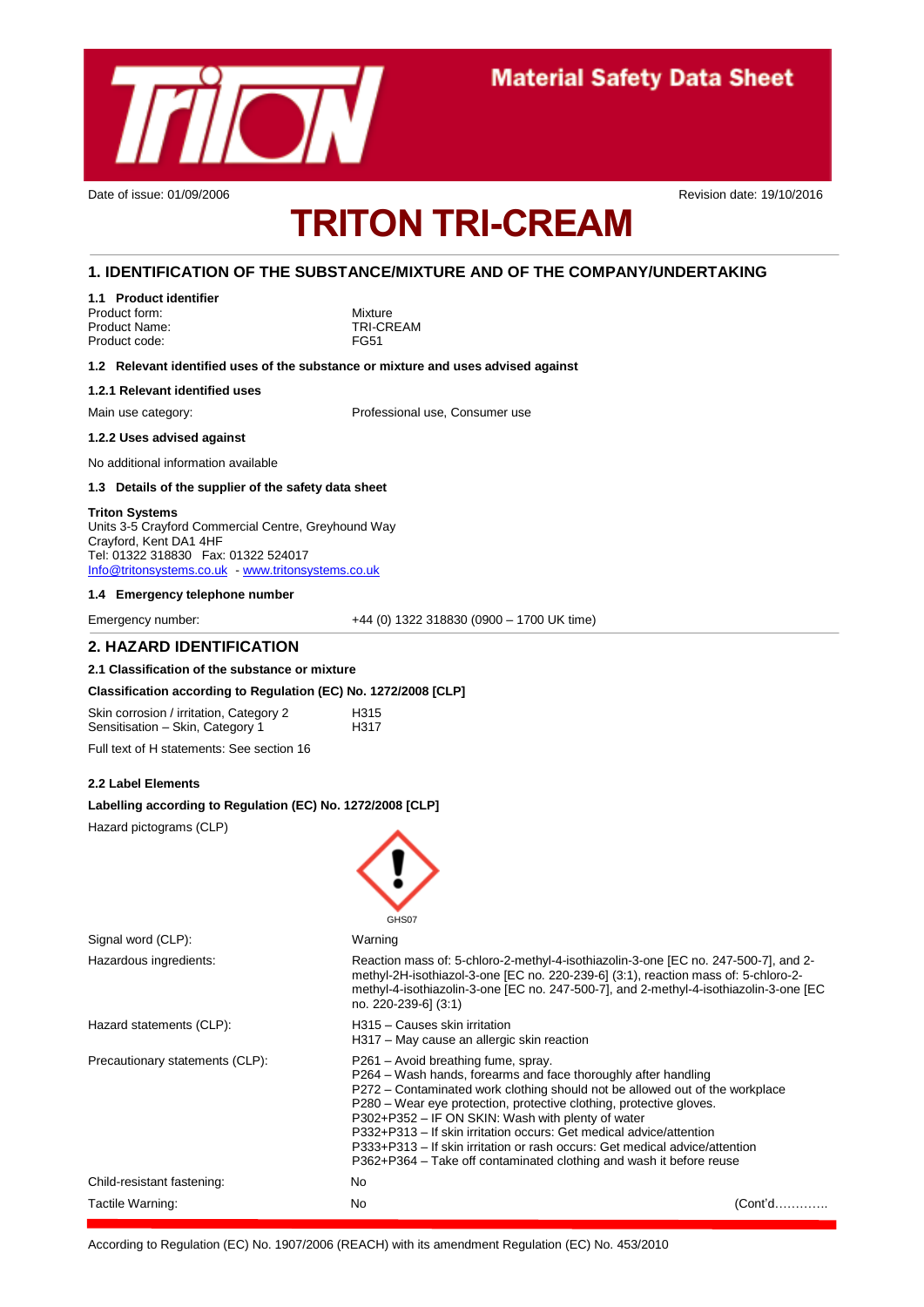

### **2. HAZARD IDENTIFICATION** ………..cont'd)

#### **2.3 Other Hazards**

Adverse physicochemical, human health and

Environmental effects: Causes skin irritation. May cause an allergic skin reaction.

PBT:<br>
PET:<br>
vPvB:<br>
not relevant – no registration required<br>
not relevant – no registration required not relevant – no registration required

#### **3. COMPOSITION & INFORMATION ABOUT THE COMPONENTS**

#### **3.1 Substance:**

Not applicable.

#### **3.2 Mixture**

| <b>Name</b>                                                                                                                                                                                                                                                                                     | <b>Product identifier</b>                                            | $\frac{9}{6}$ | <b>Classification according to</b><br><b>Requlation (EC) No.</b><br>1272/2008 [CLP]                                                                                                                 |
|-------------------------------------------------------------------------------------------------------------------------------------------------------------------------------------------------------------------------------------------------------------------------------------------------|----------------------------------------------------------------------|---------------|-----------------------------------------------------------------------------------------------------------------------------------------------------------------------------------------------------|
| PARRAFFINUM LIQUIDUM                                                                                                                                                                                                                                                                            | (CAS No) 8042-47-5<br>(EC no) 232-455-8                              | $50 - 80$     | Asp. Tox. 1, H304                                                                                                                                                                                   |
| <b>TRIETHOXYCAPRYLYSILANE</b>                                                                                                                                                                                                                                                                   | (CAS No) 2943-75-1<br>(EC no) 220-941-2                              | $5 - 50$      | Skin Irrit. 2, H315                                                                                                                                                                                 |
| Ethanediol, ethylene glycol                                                                                                                                                                                                                                                                     | (CAS No) 107-21-1<br>(EC no) 203-473-3<br>(EC index no) 603-027-00-1 | < 5           | Acute Tox. 4 (Oral), H302                                                                                                                                                                           |
| Reaction mass of: 5-chloro-2-methyl-4-isothiazolin-<br>3-one [EC no. 247-500-7], and 2-methyl-2H-<br>isothiazol-3-one [EC no.220-239-6] (3:1), reaction<br>mass of: 5-chloro-2-methyl-4-isothiazolin-3-one [EC<br>no. 247-500-7], and 2-methyl-4-isothiazolin-3-one<br>[EC no. 220-239-6] (3:1) | (CAS No) 55965-84-9<br>(EC index no) 613-167-00-5                    | < 5           | Acute Tox. 3 (Inhalation), H331<br>Acute Tox. 3 (Dermal), H311<br>Acute Tox. 3 (Oral), H301<br>Skin Corr. 1B. H314<br><b>Skin Sens. 1. H317</b><br>Aquatic Acute 1, H400<br>Aquatic Chronic 1, H410 |

#### **Specific concentration limits:**

| <b>Name</b>                                         | <b>Product identifier</b>  | <b>Specific concentration limits</b>     |
|-----------------------------------------------------|----------------------------|------------------------------------------|
| Reaction mass of: 5-chloro-2-methyl-4-isothiazolin- | (CAS No) 55965-84-9        | (C >=0.0015) Skin Sens. 1, H317          |
| 3-one [EC no. 247-500-7], and 2-methyl-2H-          | (EC index no) 613-167-00-5 | $(0.06 = < C < 0.6)$ Skin Irrit. 2, H315 |
| isothiazol-3-one [EC no.220-239-6] (3:1), reaction  |                            | $(0.06 = < C < 0.6)$ Eye Irrit. 2, H319  |
| mass of: 5-chloro-2-methyl-4-isothiazolin-3-one [EC |                            | (C >= 0.6) Skin Corr. 1B, H314           |
| no. 247-500-7], and 2-methyl-4-isothiazolin-3-one   |                            |                                          |
| [EC no. 220-239-6] (3:1)                            |                            |                                          |

Full text of H-phrases: see section 16

#### **4. FIRST AID MEASURES**

#### **4.1 Description of First Aid Measures**

| First-aid measures general:                                     | Never give anything by mouth to an unconscious person. If you feel unwell, seek<br>medical advice (show the label where possible).                                                                                                                                                             |  |
|-----------------------------------------------------------------|------------------------------------------------------------------------------------------------------------------------------------------------------------------------------------------------------------------------------------------------------------------------------------------------|--|
| First-aid measures after inhalation:                            | Remove person to fresh air and keep comfortable for breathing. Allow victim to breathe<br>fresh air. Allow the victim to rest.                                                                                                                                                                 |  |
| First-aid measures after skin contact:                          | Wash with plenty of soap and water. Wash contaminated clothing before reuse. If skin<br>irritation or rash occurs: Get medical advice/attention. Wash skin with plenty of water.<br>Take off contaminate clothing. If skin irritation or rash occurs: Get medical attention.                   |  |
| First-aid measures after eye contact:                           | Rinse cautiously with water for several minutes. Remove contact lenses, if present and<br>easy to do. Continue rinsing. If eye irritation persists: Get medical advice/attention.<br>Rinse immediately with plenty of water. Obtain medical attention if pain, blinking or<br>redness persist. |  |
| First-aid measures after ingestion:                             | Rinse mouth. DO NOT induce vomiting. Seek medical advice. Obtain emergency<br>medical attention. Call a poison centre or a doctor if you feel unwell.                                                                                                                                          |  |
| 4.2 Most important symptoms and effects, both acute and delayed |                                                                                                                                                                                                                                                                                                |  |

Symptoms / injuries after inhalation: May cause an allergic skin reaction. Symptoms / injuries after skin contact: Causes skin irritation. Irritation. May cause an allergic skin reaction.

#### **4.3 Indication of any immediate medical attention and special treatment needed**

Treat symptomatically.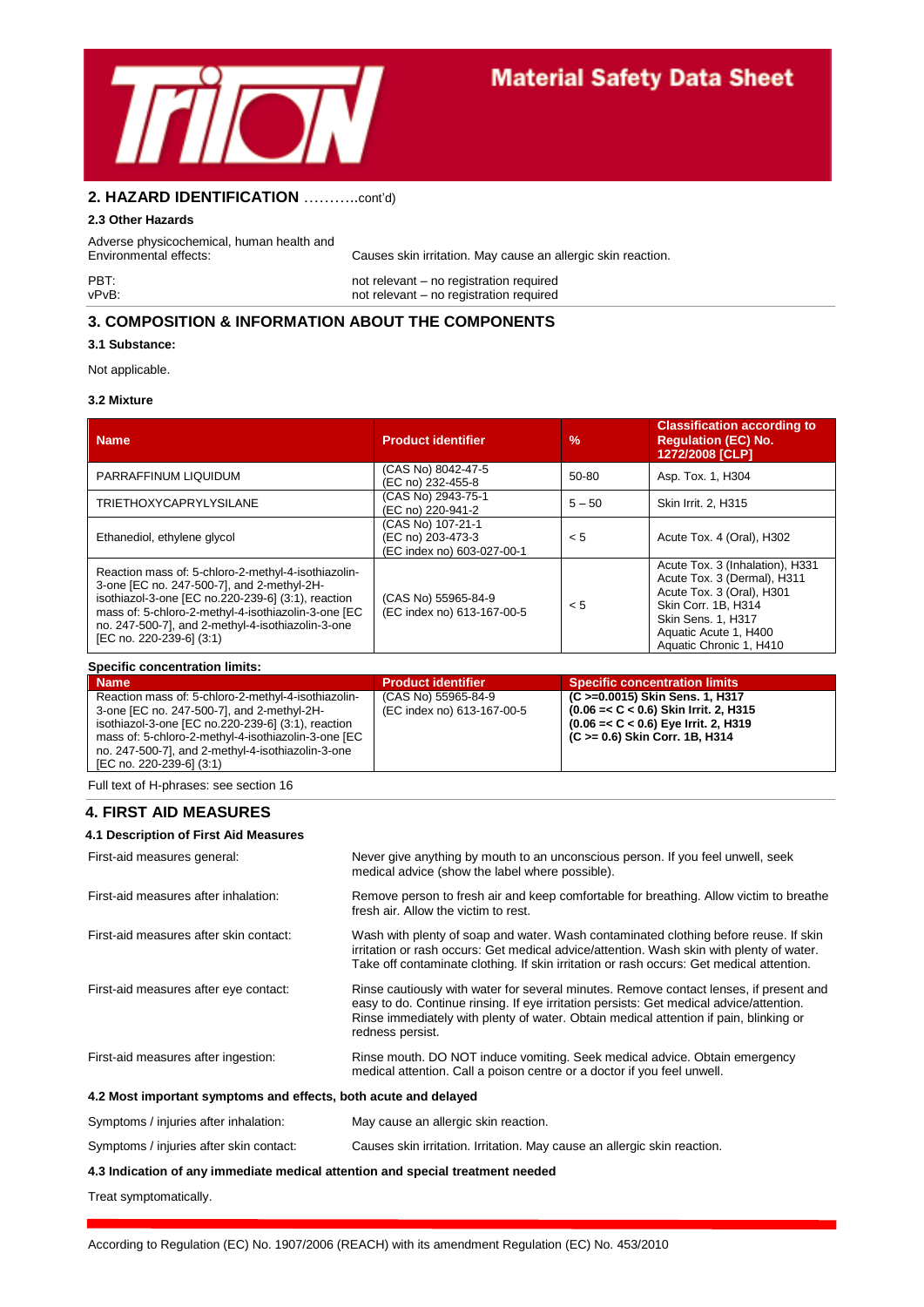

#### **5. FIRE-FIGHTING MEASURES**

#### **5.1 Extinguishing media**

| Suitable extinguishing media:                             | Foam. Dry Powder. Carbon Dioxide. Water Spray. Sand.                                                                                                                                                                            |
|-----------------------------------------------------------|---------------------------------------------------------------------------------------------------------------------------------------------------------------------------------------------------------------------------------|
| Unsuitable extinguishing media:                           | Do not use a heavy water stream.                                                                                                                                                                                                |
| 5.2 Special hazards arising from the substance or mixture |                                                                                                                                                                                                                                 |
| Hazardous decomposition products in case<br>of fire:      | Toxic fumes may be released                                                                                                                                                                                                     |
| 5.3 Advice for firefighters                               |                                                                                                                                                                                                                                 |
| Firefighting instructions:                                | Use water spray or fog for cooling exposed containers. Exercise caution when fighting<br>any chemical fire. Prevent fire-fighting water from entering environment.                                                              |
| Protection during firefighting:                           | Do not enter fire area without proper protective equipment, including respiratory<br>protection. Do not attempt to take action without suitable equipment. Self-contained<br>breathing apparatus. Complete protective clothing. |

#### **6. ACCIDENTAL RELEASE MEASURES**

#### **6.1 Personal precautions, protective equipment and emergency procedures**

| 6.1.1 For non-emergency personnel                                |                                                                                                                                                                                                                                                                                                                                                         |  |
|------------------------------------------------------------------|---------------------------------------------------------------------------------------------------------------------------------------------------------------------------------------------------------------------------------------------------------------------------------------------------------------------------------------------------------|--|
| Emergency procedures:                                            | Ventilate spillage area. Evacuate unnecessary personnel. Avoid contact with skin and<br>eyes. Avoid breathing spray.                                                                                                                                                                                                                                    |  |
| 6.1.2 For emergency responders                                   |                                                                                                                                                                                                                                                                                                                                                         |  |
| Protective equipment:                                            | Do not attempt to take action without suitable protective equipment. Equip clean-up<br>crew with proper protection. For further information refer to Section 8: "Exposure<br>controls/personal protection".                                                                                                                                             |  |
| Emergency procedures:                                            | If spilled, may cause the floor to be slippery. Ventilate area.                                                                                                                                                                                                                                                                                         |  |
| 6.2 Environmental precautions                                    |                                                                                                                                                                                                                                                                                                                                                         |  |
|                                                                  | Avoid release to the environment. Prevent entry to sewers and public waters. Notify authorities if liquid enters sewers or public waters.                                                                                                                                                                                                               |  |
| 6.3 Methods and material for containment and cleaning up         |                                                                                                                                                                                                                                                                                                                                                         |  |
| Methods for cleaning up:                                         | Take up liquid spill into absorbent material. Soak up spills with inert solids, such<br>as clay or diatomaceous earth as soon as possible. Collect spillage. Store away<br>from other materials.                                                                                                                                                        |  |
| Other information:                                               | Dispose of materials or solid residues at an authorised site.                                                                                                                                                                                                                                                                                           |  |
| 6.4 Reference to other sections                                  |                                                                                                                                                                                                                                                                                                                                                         |  |
|                                                                  | See Heading 8. Exposure controls and personal protection. For further information refer to Section 13.                                                                                                                                                                                                                                                  |  |
| <b>7. HANDLING AND STORAGE</b>                                   |                                                                                                                                                                                                                                                                                                                                                         |  |
| 7.1 Precautions for safe handling                                |                                                                                                                                                                                                                                                                                                                                                         |  |
| Precautions for safe handling:                                   | Ensure good ventilation of the work station. Wash hands and other exposed areas with<br>mild soap and water before eating, drinking or smoking and when leaving work. Provide<br>good ventilation in process area to prevent formation of vapour. Avoid breathing fume,<br>spray. Avoid contact with skin and eyes. Wear personal protective equipment. |  |
| Hygiene measures:                                                | Wash contaminated clothing before reuse. Contaminated work clothing should not be<br>allowed out of the workplace. Do not eat, drink or smoke when using this product.<br>Always wash hands after handling the product.                                                                                                                                 |  |
| 7.2 Conditions for safe storage, including any incompatibilities |                                                                                                                                                                                                                                                                                                                                                         |  |
| Storage conditions:                                              | Keep only in the original container in a cool, well ventilated place away from: Keep away<br>from children. Keep container closed when not in use. Store in a well-ventilated place.<br>Keep cool.                                                                                                                                                      |  |

Incompatible products: keep away from. Oxidising agent. Strong bases.

### **7.3 Specific end use(s)**

See technical instructions for use of this substance/mixture.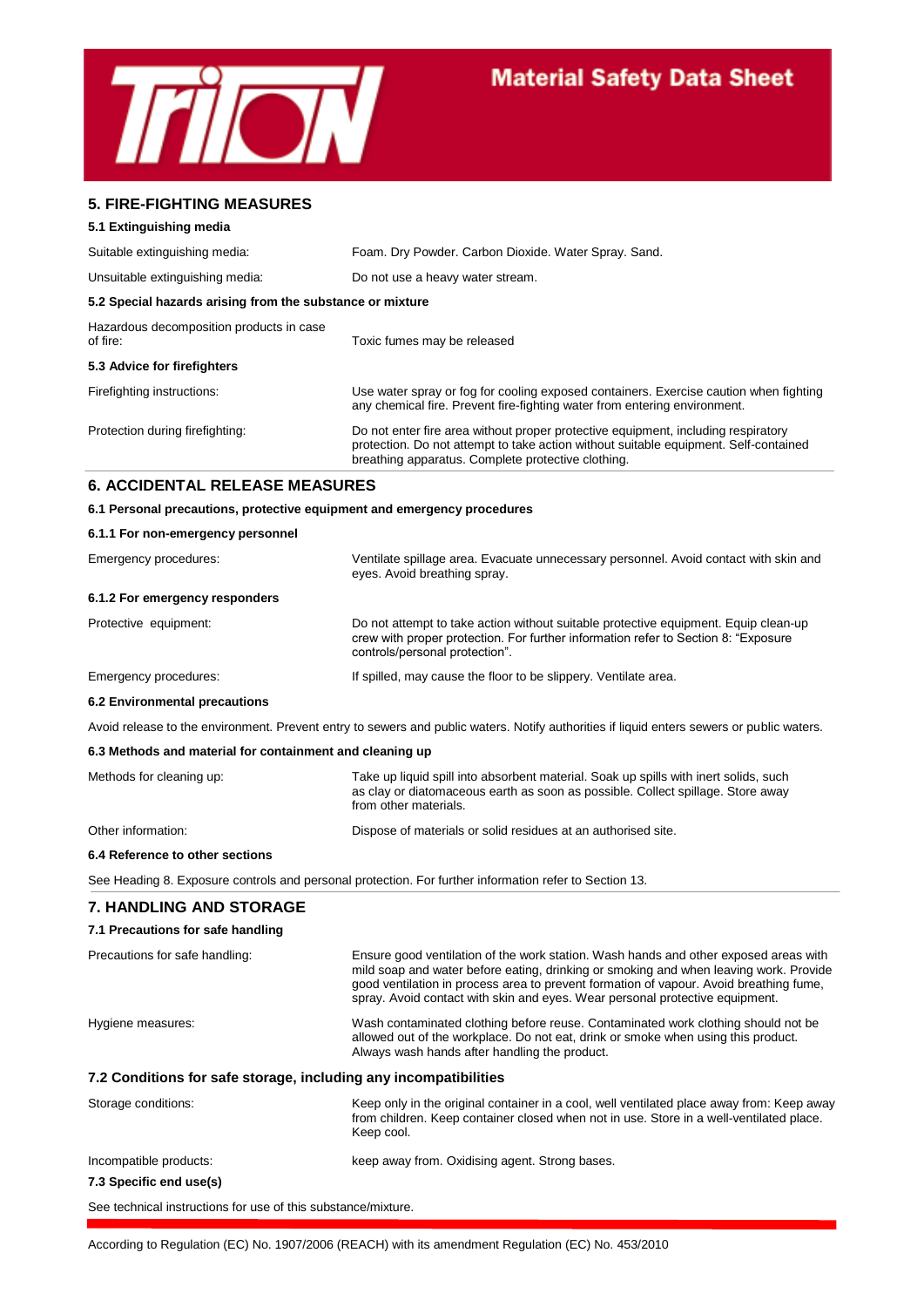

#### **8. EXPOSURE CONTROLS/PERSONAL PROTECTION**

#### **8.1 Control parameters**

No additional information available.

#### **8.2 Exposure controls**

| Appropriate engineering controls:  | Ensure good ventilation of the work station.       |
|------------------------------------|----------------------------------------------------|
| Personal protective equipment:     | Avoid all unnecessary exposure.                    |
| Materials for protective clothing: | Wear suitable protective clothing and gloves.      |
| Hand protection:                   | Wear Protective gloves                             |
| Eye protection:                    | Chemical goggles or safety glasses. Safety glasses |
| Skin and body protection:          | Wear suitable protective clothing.                 |
| Respiratory protection:            | Wear appropriate mask.                             |
| Environmental exposure controls:   | Avoid release to the environment.                  |
| Other information:                 | Do not eat, drink or smoke during use.             |

### **9. PHYSICAL AND CHEMICAL PROPERTIES**

#### **9.1 Information on basic physical and chemical properties**

| Physical state:                             | Liquid            |
|---------------------------------------------|-------------------|
| Appearance:                                 | Paste             |
| Colour:                                     | White             |
| Odour:                                      | Sweet             |
| Odour threshold:                            | No data available |
| pH:                                         | $9.5 - 10.5$      |
| Relative evaporation rate (butylacetate=1): | No data available |
| <b>Melting Point:</b>                       | Not applicable    |
| Freezing Point:                             | No data available |
| <b>Boiling Point:</b>                       | No data available |
| Flash Point:                                | No data available |
| Auto-ignition temperature:                  | No data available |
| Decomposition temperature:                  | No data available |
| Flammability (Solid, gas):                  | Non flammable     |
| Vapour Pressure:                            | No data available |
| Relative vapour density at 20°C:            | No data available |
| Relative density:                           | $0.8 - 0.9$       |
| Solubility:                                 | No data available |
| Log Pow:                                    | No data available |
| Viscosity, kinematic:                       | No data available |
| Viscosity, dynamic:                         | No data available |
| Explosive properties:                       | No data available |
| Oxidising properties:                       | No data available |
| Explosive limits:                           | No data available |
| 9.2 Other information                       |                   |

No additional information available

#### **10. STABILITY AND REACTIVITY**

#### **10.1 Reactivity**

The product is non-reactive under normal conditions of use, storage and transport.

#### **10.2 Chemical stability**

Stable under normal conditions. Not established.

(Cont'd ………..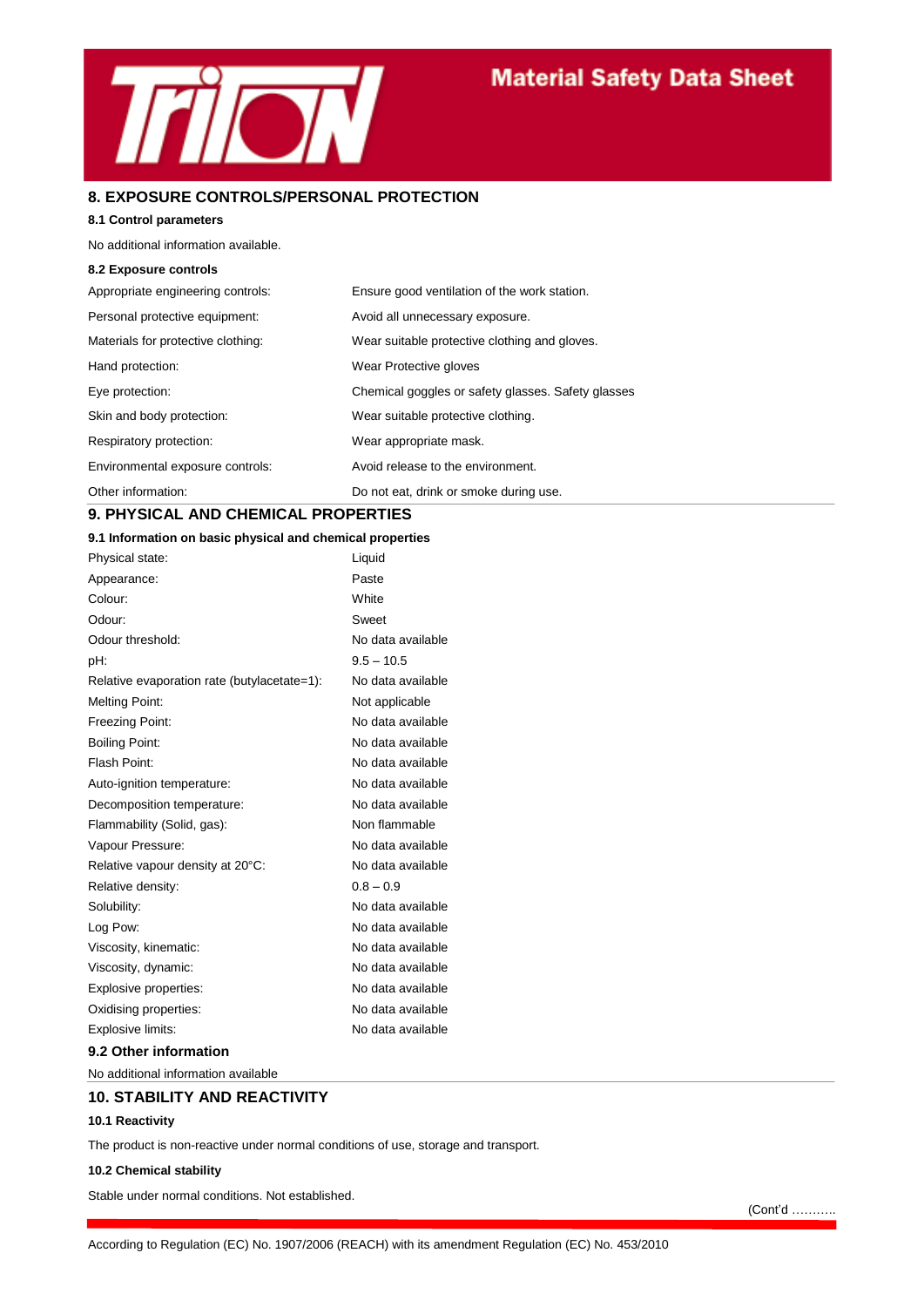

#### **10. STABILITY AND REACTIVITY** …………Cont'd)

#### **10.3 Possibility of hazardous reactions**

None under normal use. Not established.

#### **10.4 Conditions to avoid**

Direct sunlight. Extremely high or low temperatures.

#### **10.5 Incompatible materials**

Strong acids. Strong bases.

#### **10.6 Hazardous decomposition products**

Carbon monoxide. Carbon dioxide. Fume.

#### **11. TOXICOLOGICAL INFORMATION**

#### **11.1 Information on toxicological effects.**

Acute toxicity: Not classified

| <b>PARRAFFINUM LIQUIDUM (8042-47-5)</b>                |                                                                                                         |
|--------------------------------------------------------|---------------------------------------------------------------------------------------------------------|
| LD50 oral rat                                          | >5000 mg/kg                                                                                             |
| LD50 dermal rabbit                                     | >2000 mg/kg                                                                                             |
| LC50 inhalation rat (mg/l)                             | $>5000$ mg/m <sup>3</sup>                                                                               |
| Ethanediol, ethylene glycol (107-21-1)                 |                                                                                                         |
| LD50 oral rat                                          | 4000 mg/kg                                                                                              |
| LD50 dermal rat                                        | $= 10600$ mg/kg                                                                                         |
| Skin corrosion/irritation:                             | Causes skin irritation.<br>pH: 9.5 - 10.5                                                               |
| Serious eye damage/irritation:                         | Not classified<br>Based on available data, the classification criteria are not met.<br>$pH: 9.5 - 10.5$ |
| Respiratory or skin sensitisation:                     | May cause an allergic skin reaction                                                                     |
| Germ cell mutagenicity:                                | Not classified.<br>Based on available data, the classification criteria are not met.                    |
| Carcinogenicity:                                       | Not classified:<br>Based on available data, the classification criteria are not met.                    |
| Reproductive toxicity:                                 | Not classified.<br>Based on available data, the classification criteria are not met.                    |
| Specific target organ toxicity (repeated<br>exposure): | Not classified.<br>Based on available data, the classification criteria are not met.                    |
| <b>PARRAFFINUM LIQUIDUM (8042-47-5)</b>                |                                                                                                         |

| NOAEL (dermal, rat/rabbit, 90 days)                     | 1000 mg/kg bodyweight/day                                                           |
|---------------------------------------------------------|-------------------------------------------------------------------------------------|
| NOAEL (inhalation, rat, gas, 90 days)                   | $>= 2000$ ppmv/6h/day                                                               |
| Aspiration hazard:                                      | Not classified<br>Based on available data, the classification criteria are not met. |
| Potential adverse human health effects and<br>symptoms: | Based on available data, the classification criteria are not met.                   |
| <b>12. ECOLOGICAL INFORMATION</b>                       |                                                                                     |

#### **12.1 Toxicity**

Ecology – general: The product is not considered harmful to aquatic organisms or to cause long-term adverse effects in the environment.

(Cont'd ………..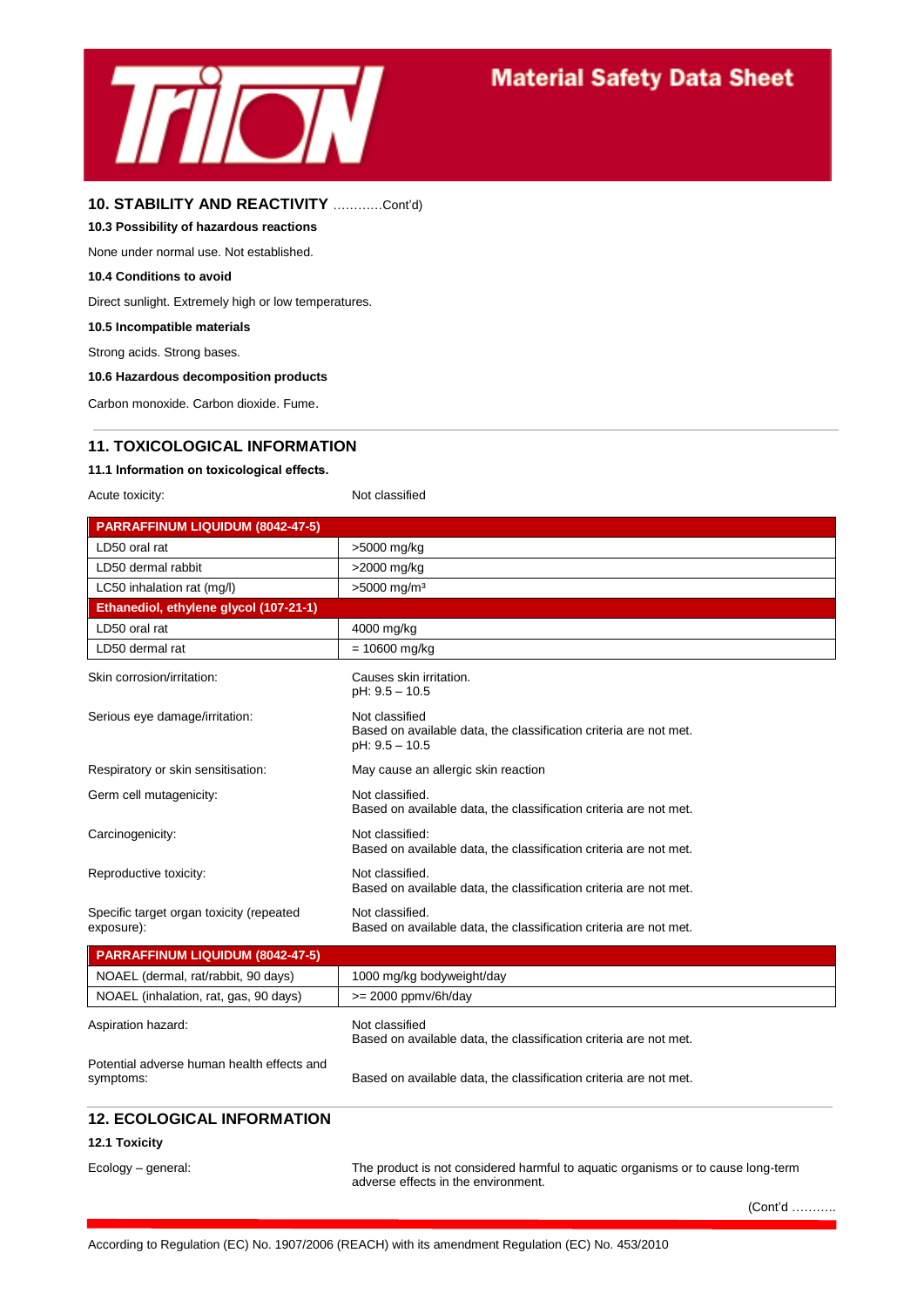

#### **12. ECOLOGICAL INFORMATION** …………cont'd)

| <b>PARRAFFINUM LIQUIDUM (8042-47-5)</b> |                                                  |
|-----------------------------------------|--------------------------------------------------|
| LC50 fish 1                             | > 400000 ppm Oncorhynchus mykiss (Rainbow trout) |
| LC50 fish 2                             | > 1000 ppm Leuciscus idus (golden orfe)          |
| LC50 other aquatic organisms 1          | > 100000 ppm Mysidopsis bahia                    |
| Ethanediol, ethylene glycol (107-21-1)  |                                                  |
| LC50 fish 1                             | 18500 mg/l Oncorhynchus mykiss (Rainbow trout)   |
| EC50 Daphnia 1                          | > 10000 mg/l                                     |
| EC50 other aquatic organisms 1          | 10000 mg/l                                       |
| EC50 96h algae [mg/l] (1)               | $6500 - 7500$ m/l                                |

#### **12.2 Persistence and degradability**

| <b>TRI-CREAM</b>                        |                  |
|-----------------------------------------|------------------|
| Persistence and degradability           | Not established. |
| <b>PARRAFFINUM LIQUIDUM (8042-47-5)</b> |                  |
| Biodegradation                          | 31.3%            |
| Ethanediol, ethylene glycol (107-21-1)  |                  |
| Biodegradation                          | 56% OECD 301 C   |

#### **12.3 Bioaccumulative potential**

| <b>TRI-CREAM</b>                 |                            |  |
|----------------------------------|----------------------------|--|
| Bioaccumulative potential        | Not established.           |  |
| PARRAFFINUM LIQUIDUM (8042-47-5) |                            |  |
| Log Kow                          | < 3.5                      |  |
| Bioaccumulative potential        | Bioaccumulative potential. |  |

#### **12.4 Mobility in soil**

| <b>PARRAFFINUM LIQUIDUM (8042-47-5)</b> |      |
|-----------------------------------------|------|
| Surface tension                         | mN/m |

#### **12.5 Results of PBT and vPvB assessment**

| <b>TRI-CREAM</b>                                 |                                                                                                |  |
|--------------------------------------------------|------------------------------------------------------------------------------------------------|--|
| PBT: not relevant – no registration required     |                                                                                                |  |
| vPvB: not relevant - no registration required    |                                                                                                |  |
| 12.6 Other adverse effects                       |                                                                                                |  |
| Additional information:                          | Avoid release to the environment                                                               |  |
| <b>13. DISPOSAL CONSIDERATIONS</b>               |                                                                                                |  |
| 13.1 Waste treatment methods                     |                                                                                                |  |
| Waste treatment methods:                         | Dispose of contents/container in accordance with licensed collector's sorting<br>instructions. |  |
| Waste disposal recommendations:                  | Dispose in a safe manner in accordance with local/national regulations.                        |  |
| Ecology - waste materials:                       | Avoid release to the environment.                                                              |  |
| <b>14. TRANSPORT INFORMATION</b>                 |                                                                                                |  |
| In accordance with ADR / RID / IMDG / IATA / ADN |                                                                                                |  |

#### **14.1 UN number**

Not regulated for transport

(Cont'd ………..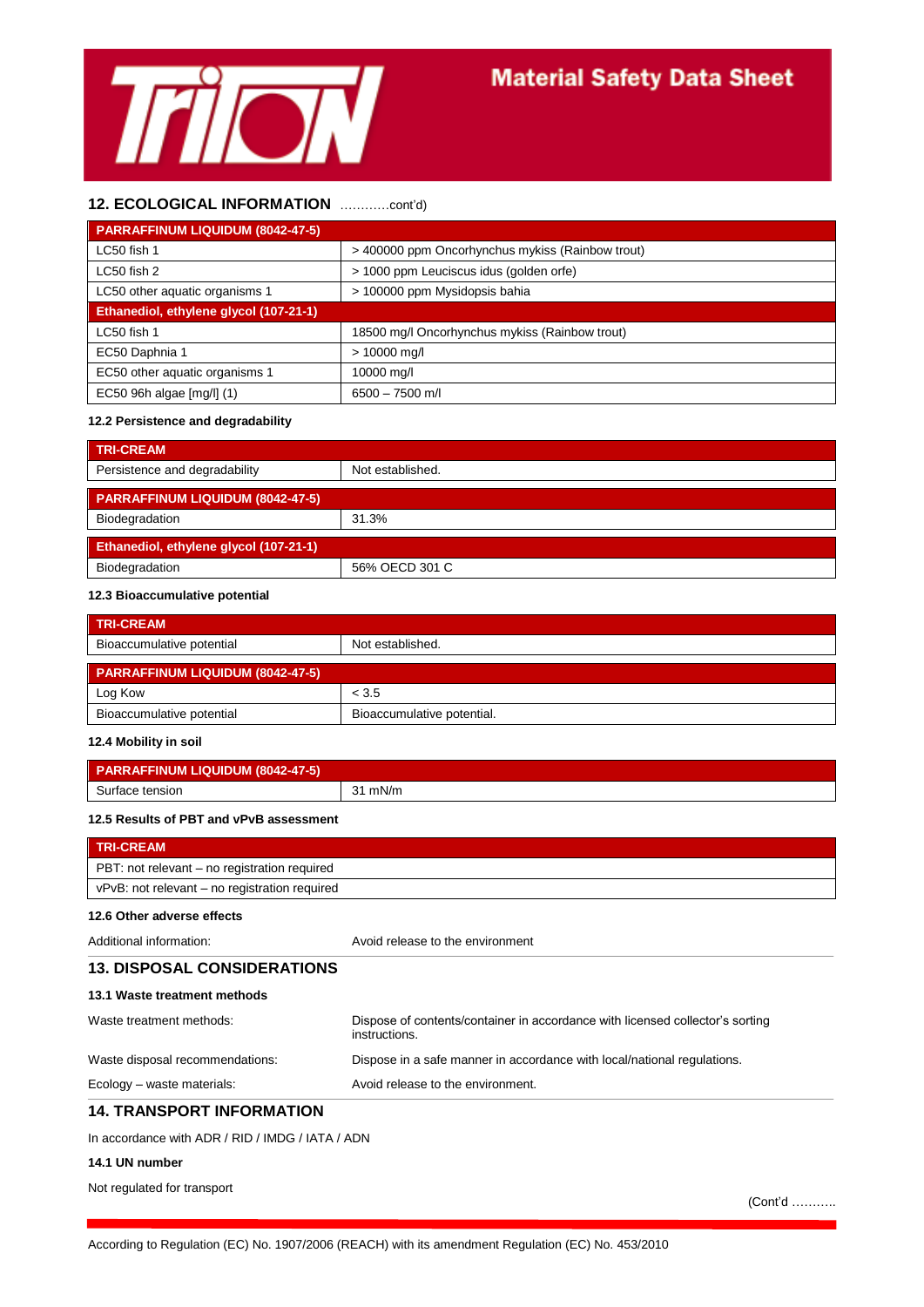

#### **14. TRANSPORT INFORMATION** …………… cont'd)

| 14.2 UN proper shipping name                      |                                        |
|---------------------------------------------------|----------------------------------------|
| Proper Shipping Name (ADR):                       | Not applicable                         |
| Proper Shipping Name (IMDG):                      | Not applicable                         |
| 14.3 Transport hazard class(es)                   |                                        |
| <b>ADR</b><br>Transport hazard class(es) (ADR):   | Not applicable                         |
| <b>IMDG</b><br>Transport hazard class(es) (IMDG): | Not applicable                         |
| 14.4 Packing group                                |                                        |
| Packing group (ADR):                              | Not applicable                         |
| Packing group (IMDG)                              | Not applicable                         |
| <b>14.5 Environmental hazards</b>                 |                                        |
| Dangerous for the environment:                    | No                                     |
| Marine pollutant:                                 | No                                     |
| Other information                                 | No supplementary information available |
| 14.6 Special precautions for user                 |                                        |
| <b>Overland transport:</b>                        | No data available                      |
| Transport by sea:                                 | No data available                      |

#### **14.7 Transport in bulk according to Annex II of MARPOL 73/78 and the IBC Code**

No data available

#### **15. REGULATORY INFORMATION**

#### **15.1 safety, health and environmental regulations/legislation specific for the substance or mixture**

#### **15.1.1 EU regulations**

Contains no substances with Annex XVII restrictions Contains no substance on the REACH candidate list Contains no REACH Annex XIV substances

#### **15.1.2 National regulations**

No additional information available

#### **15.2 Chemical safety assessment**

No chemical safety assessment has been carried out

#### **16. OTHER INFORMATION**

Data sources: REGULATION (EC) No 1272/2008 OF THE EUROPEAN PARLIAMENT AND OF THE COUNCIL of 16 December 2008 on classification, labelling and packaging of substances and mixtures, amending and repealing Directives 67/548/EEC and 1999/45/EC, and amending Regulation (EC) No 1907/2006

```
Other information: None
```
#### Full text of H- and EUH- Phrases

| Acute Tox. 3 (Dermal)     | Acute toxicity (dermal), Category 3                               |            |
|---------------------------|-------------------------------------------------------------------|------------|
| Acute Tox. 3 (Inhalation) | Acute toxicity (inhal.), Category 3                               |            |
| Acute Tox. 3 (Oral)       | Acute toxicity (oral), Category 3                                 |            |
| Acute Tox. 4 (Oral)       | Acute toxicity (oral), Category 4                                 |            |
| Aquatic Acute 1           | Hazardous to the aquatic environment – Acute Hazard, Category 1   |            |
| Aquatic Chronic 1         | Hazardous to the aquatic environment - Chronic Hazard, Category 1 |            |
|                           |                                                                   | $(Cont1 d$ |